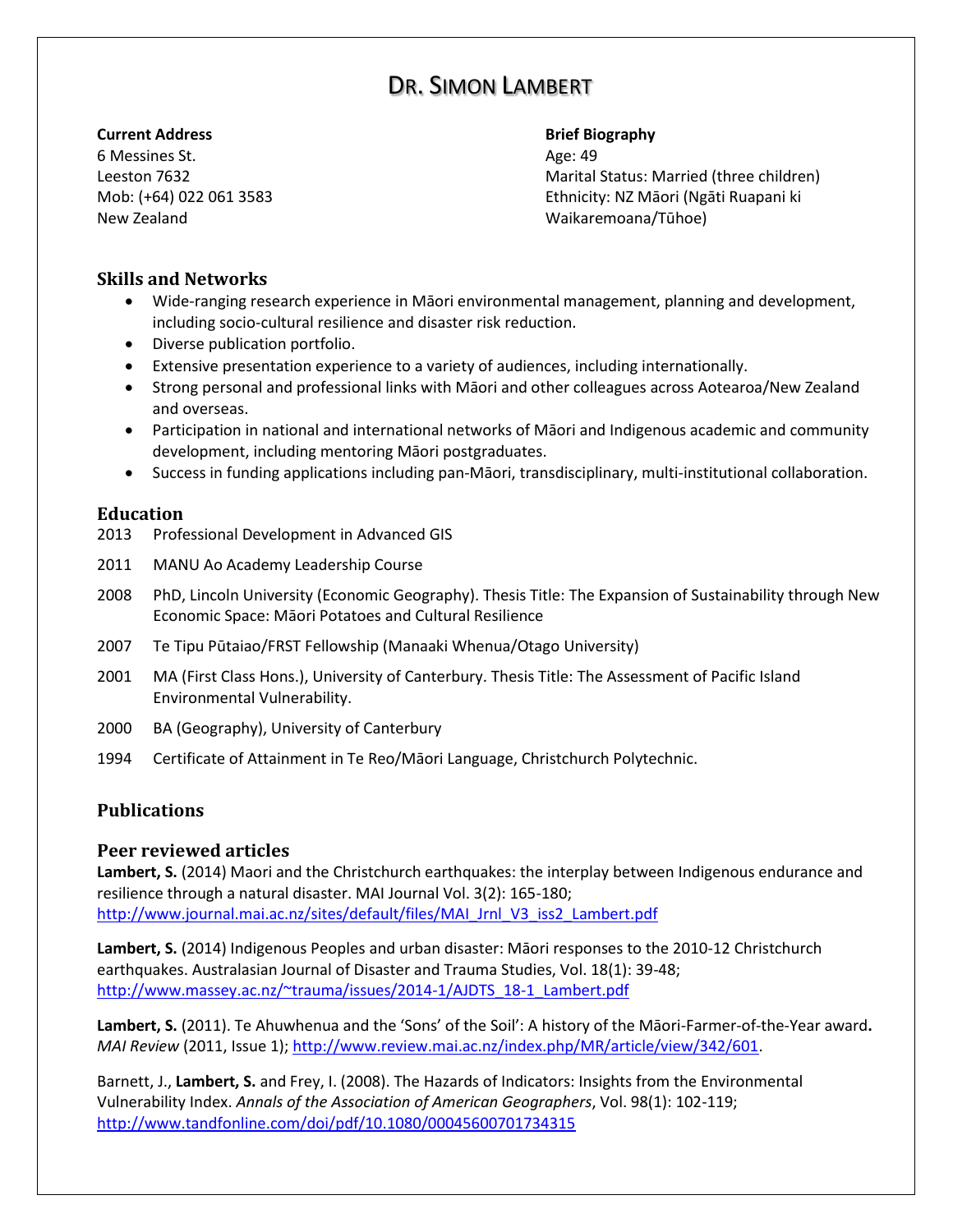## **Books**

**Lambert, S. J.** (2008). The Expansion of Sustainability into New Economic Space: Māori Potatoes and Cultural Resilience. Saarbrucken: VDM Verlag.

## **Book Chapters**

Ataria, J., Shadbolt, M. and **Lambert, S**. (2013). A commentary on the changing landscape of Māori Leadership: Historical, contemporary and future perspectives. Chapter 2, pp. 31-45 in Whitinui, P., Glover, M. and Hikuroa, D. (Eds), 'Ara Mai he Tētēkura: Visioning our Futures: New and Emerging Pathways of Māori Academic Leadership', Otago University Press.

### **Reviewed conference papers**

**Lambert, S.**, Mark-Shadbolt, M., Ataria, J., and Black, A. (2012) Indigenous resilience through urban disaster: Māori and the Christchurch/Ōtautahi earthquakes. Proceedings of the International Indigenous Development Research Conference, Auckland University, June 27-30, 2012 (pp. 234-241). <http://www.maramatanga.ac.nz/sites/default/files/NPM%20Conference%20Proceedings%202012.pdf>

**Lambert, S.** and Mark-Shadbolt, M. (2012). Maori experiences and expressions of leadership through the Christchurch/Ōtautahi earthquakes**.** Proceedings of the International Indigenous Development Research Conference, Auckland University, June 27-30, 2012 (pp. 242-247). <http://www.maramatanga.ac.nz/sites/default/files/NPM%20Conference%20Proceedings%202012.pdf>

**Lambert, S.** (2012). Innovation, the Maori economy, and Maori: a flat or lumpy world? Proceedings of the International Indigenous Development Research Conference, Auckland University, June 27-30, 2012 (pp. 248- 255). <http://www.maramatanga.ac.nz/sites/default/files/NPM%20Conference%20Proceedings%202012.pdf>

Andersen, M.D., Kerr, G.N. and **Lambert, S.** (2012) Cultural differences in environmental valuation. Paper presented to the NZ Agricultural and Resource Economists Conference: *Green Growth – Logical Possibility or Oxymoron*, August 30-31, 2012, Tahuna Conference Centre, Nelson. <http://hdl.handle.net/10182/5123>

**Lambert, S.** (2007). Māori Writing Retreats: Advancing Support for Māori Post Graduates. In Fraser, C. and Ayo, L. (Eds.). *Proceedings of the 2006 Annual International Conference of the Association of Tertiary Learning Advisors Aotearoa/New Zealand (ATLAANZ) 21-23 November, 2006, Tauranga, New Zealand: Anchoring our Practice: Perspectives, Partnerships, Projections*, (pp. 73-79). Tauranga.

**Lambert, S.** (2005). Indigenous Research Ethics and Agro-ecological Development: Raising the IRE in Biotechnology Transfer. *Proceedings of Tikanga Rangahau Mātauranga Tuku Iho/Traditional Knowledge and Research Ethics Conference, Te Papa, June 10th -12th, 2004*, (pp. 93-106), Auckland: Ngā Pae o te Māramatanga 2005.

#### **Reports**

Yin, L., Athayde, S., Baudoin, M-A., Okorie, Victor, and **Lambert, S.** (2014) 'How might we integrate indigenous knowledge into decision and policy-making for disaster risk reduction and climate change adaptation?' International Social Science Council/Risk Interpretation and Action. (In preparation).

**Lambert, S.** (2015) Best-practice and Wise-practice: Indigenous principles and ethics in decision-making for collective assets. Report for LandCare (Contract 1314-29-020 C).

Reid, John, Barr, Tremane and **Lambert, S.**, edited by Varona, G. (2013) 'Indigenous Sustainability Indicators for Maori Farming and Fishing Enterprises: A Theoretical Framework', Ngai Tahu Research Centre/University of Canterbury and the Agricultural Research Group on Sustainability (ARGOS), Report 13/06. http://www.nzdashboard.org.nz/uploads/2/3/7/3/23730248/13\_06\_indigenous\_sustainability\_indicators\_for maori farming and fishing enterprises reid.pdf

Roberts, L., Brower, A., Kerr, G., **Lambert, S.,** McWilliam, Kevin Moore, John Quinn, David Simmons, Simon Thrush, Mike Townsend, Robert Costanza, Ross Cullen, Ken Hughey, Steve Wratten (2013) 'Evidencing the link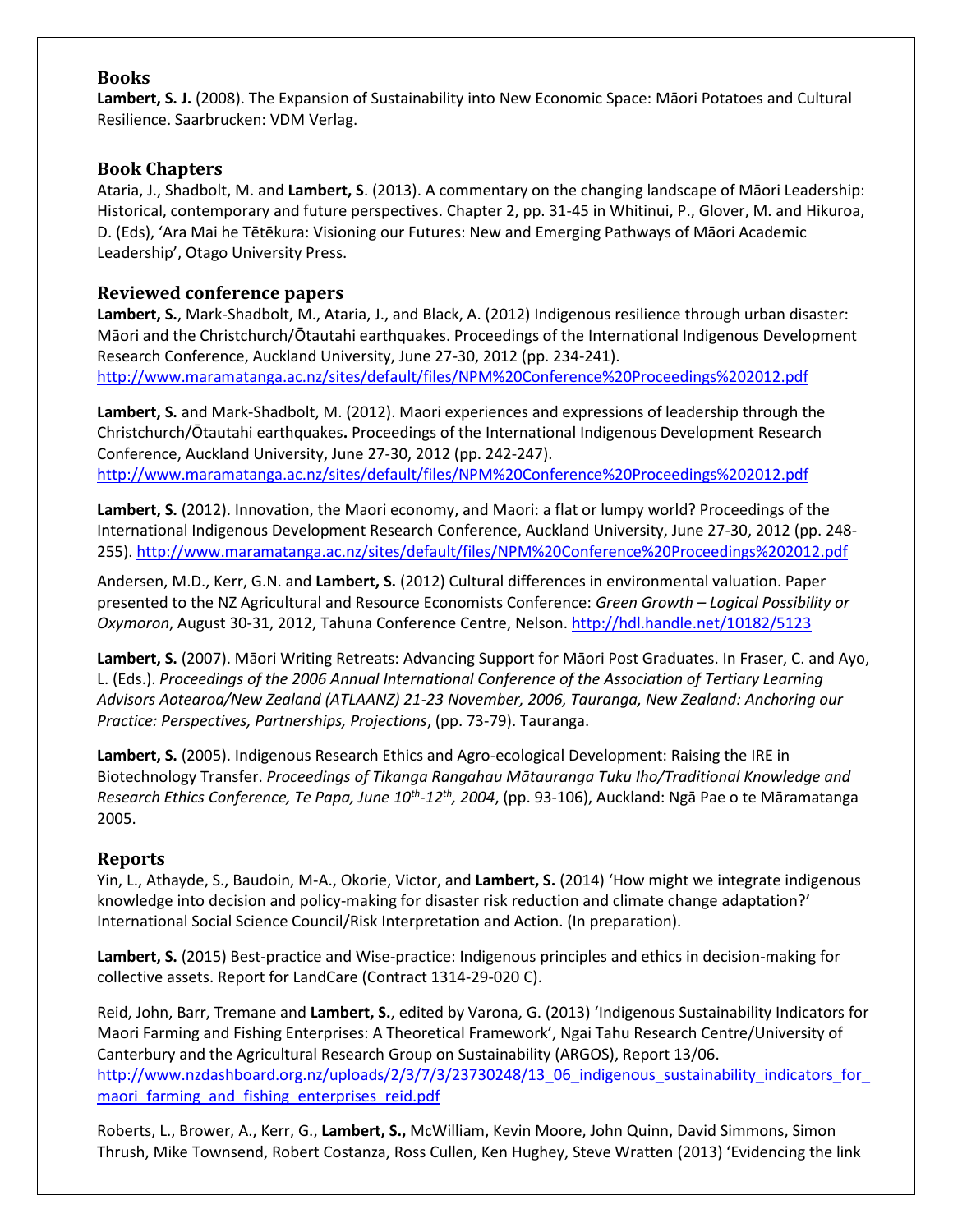between ecosystem services and New Zealand wellbeing,' Report for Department of Conservation (Contract no. 4446). (Under review).

**Lambert, S.** (2013) Impacts on Māori of the Ōtautahi/Christchurch earthquakes. Working Paper 2013-01, Maori Resilience webpages, [http://www.lincoln.ac.nz/conversation/maori-resilience/files/2013/01/Maori-Resilience](http://www.lincoln.ac.nz/conversation/maori-resilience/files/2013/01/Maori-Resilience-to-the-Otautahi-earthquakes-updated-2.7.pdf)[to-the-Otautahi-earthquakes-updated-2.7.pdf](http://www.lincoln.ac.nz/conversation/maori-resilience/files/2013/01/Maori-Resilience-to-the-Otautahi-earthquakes-updated-2.7.pdf)

**Lambert, S.** and Fairweather, J. (2010). The socio-technical networks of technology users' innovation in New Zealand: A fuzzy-set qualitative comparative analysis. AERU Report No. 320 for MED, MoRST, Dept. Building & Housing, BRANZ, EECA, and FOMA. <http://www.lincoln.ac.nz/PageFiles/1494/RR%20320w.pdf>

Fairweather, J., **Lambert, S.**, Rinne, T. and Steele, G. (2009). Why do builders innovate? A review of the international literature on home builder innovation. Building Research Association of New Zealand (BRANZ). <http://hdl.handle.net/10182/3808>

Pehi, P., Kanawa, L., **Lambert, S.** and Allen, W. (2009). The Restitution of Marae and Communities through Mahinga Kai: Building the Management of Māori Customary Fisheries. Report for Ngā Pae o Te Māramatanga (Contract 09RF10). [http://www.maramatanga.ac.nz/sites/default/files/Pehi%20Web%20ready\\_0.pdf](http://www.maramatanga.ac.nz/sites/default/files/Pehi%20Web%20ready_0.pdf)

**Lambert, S.** (2001). *Report on the Environmental Vulnerability Index (EVI)*. Report for the Ministry of Foreign Affairs and Trade, Wellington: MFAT.

### **Forthcoming and in preparation**

**Lambert, S**. (under review). Maori homes through the 2010-2011 Otautahi earthquakes. Chapter in Kepa M, Ormond, A. and Wolfgramm, R. (Eds). *Home in the Maori World*.

### **Other Publications**

Lambert, S. (2014) Indigenous communities, disasters, and disaster research: surviving disaster research on, with, and by Māori. 12th Biennial Australian and New Zealand Third Sector Research Conference, Christchurch**,**  18<sup>th</sup>-20<sup>th</sup> November, 2014. [http://www.communityresearch.org.nz/research/anztsr-2014-indigenous](http://www.communityresearch.org.nz/research/anztsr-2014-indigenous-communities-disasters-and-disaster-research-surviving-disaster-research-on-with-and-by-maori/)[communities-disasters-and-disaster-research-surviving-disaster-research-on-with-and-by-maori/](http://www.communityresearch.org.nz/research/anztsr-2014-indigenous-communities-disasters-and-disaster-research-surviving-disaster-research-on-with-and-by-maori/)

**Lambert, S.** (2013) Indigenous Disaster Planning: some reflections on recent conferences, Lincoln Planning Review, Vol. 5 (1-2): p. 60-61[, http://journals.lincoln.ac.nz/index.php/LPR/article/view/757/555](http://journals.lincoln.ac.nz/index.php/LPR/article/view/757/555)

**Lambert, S.** and Shadbolt, M. (2013). Indigenous insights on disasters and emergency management. Proceedings of the Australia and New Zealand Disaster and Emergency Management Conference, Brisbane, May 28-30, 2013, Earth: Fire and Rain, p. 18.

Māori communities and the Canterbury earthquakes (2013). *Transform* magazine, Lincoln University (p. 59).

Fairweather, J. R., Rinne, T., Steel, G. D., **Lambert, S. J.,** Stephenson, J. (2011). Synthesis of New Zealand TUI research and policy implications: is it time to support user invention in New Zealand. In Fairweather, John (Ed.), *Proceedings of Conference on Invention, Innovation and Commercialisation, Sudima Hotel, June 13-14, 2011, (*pp. 111-117), Christchurch, New Zealand: <http://hdl.handle.net/10182/3804>

**Lambert, S.** (2011). The socio-technical networks of technology users who innovate. In Fairweather, John (Ed.), *Proceedings of Conference on Invention, Innovation and Commercialisation, Sudima Hotel, June 13-14, 2011,* (pp. 111-117), Christchurch, New Zealand:

[http://researcharchive.lincoln.ac.nz/bitstream/10182/3831/1/aeru\\_dp\\_153.pdf](http://researcharchive.lincoln.ac.nz/bitstream/10182/3831/1/aeru_dp_153.pdf)

**Lambert, S.** (2010). 'A good idea is not enough…' Article in BUILD magazine, Issue 118, June/July 2010, pp. 54-55: [http://www.branz.co.nz/cms\\_show\\_download.php?id=b7a17adeb01a21bb178ce1579eb459da6aa18af0](http://www.branz.co.nz/cms_show_download.php?id=b7a17adeb01a21bb178ce1579eb459da6aa18af0)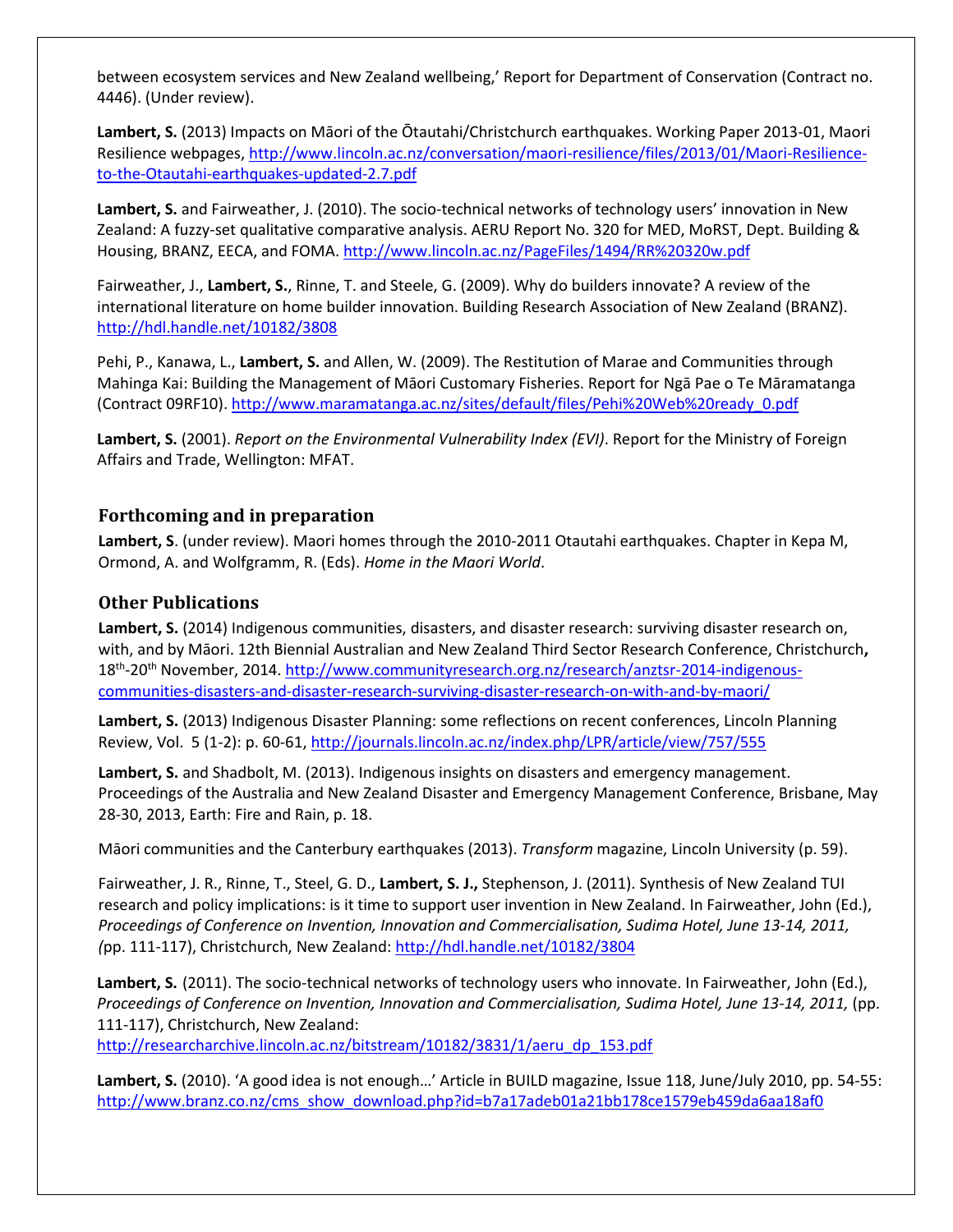**Lambert, S.**, Ogilve, S., Shadbolt, M., Ataria, J., Viers, J., Jacobsen, B., Crawford, S., Longboat, D. , (2010). 'Reindigenising Humanity.' Paper presented to the NZ Geographical Society Conference (Indigenous Session), Christchurch, July 5th- 8th, 2010.

Viers, J., Fryjoff-Hung, A., **Lambert, S.**, ( 2010). 'Land Value Planning: a geospatial intersection of physical and Indigenous cultural value.' Paper presented to the NZ Geographical Society Conference (Indigenous Session), Christchurch, July 5th- 8th, 2010.

**Lambert, S.** (2010). Is there an Indigenous response to financial crises?: The evolution of Māori Cultural Political Economies**.** Paper presented to the Asia-Pacific Economic and Business History Conference: Financial Crises: Historical Perspectives, Victoria University (Pipitea Campus), February  $17<sup>th</sup> - 19<sup>th</sup>$ , 2010. <http://hdl.handle.net/10182/3806>

**Lambert, S.J.** (2008). The Expansion of Sustainability into New Economic Space: Māori Potatoes and Cultural Resilience. Ph.D. thesis, Lincoln University.

**Lambert, S.** (2007). 'Kaūmatua Trevor Howse.' Article in *Kaikōrero*, Issue 1, pp. 8-9. Available from <http://www.mahingakai.org.nz/kai-korero/Kai%20Korero%201%20web.pdf>

**Lambert, S.** (2007). The Diffusion of Sustainable Technologies to Māori Land: A Case Study of Participation by Māori in Agri-Food Networks. *MAI Review* 2(1) Available from <http://www.review.mai.ac.nz/index.php/MR/article/view/28/28>

**Lambert, S.** (2004). The 'Place of Place': Geographical Indicators in Contemporary Māori Development. In Hurley, E. (Ed.), *Proceedings of Te Ohu Whenua Hui a Tau, Massey University, July 8th -9 th* , *2004*, (pp. 75-80), Palmerston North, NZ: Massey University.

**Lambert, S.** (2004). 'Nga Pikituroa o Ngāi Tahu/The Oral Traditions of Ngāi Tahu' by Rawiri Te Maire Tau. Book review, *History Now/Te Pae Tawhito o te Wa*, 2004, Vol. 9(4): 31-32.

**Lambert, S.** (2002). After New York: implications for a Fijian eco-tourist venture. In Kerr, S., Buhrs, T and Dann, C., (Eds.), *Green Governance: From Periphery to Power: Ecopolitics XIII 2001 Conference Proceedings, University of Canterbury, Christchurch, 29th Nov- 1 st Dec.* (pp. 105-108), Lincoln, Canterbury, NZ: Lincoln University.

#### **Funding**

Ngā Pae o Te Māramatanga (13RF14 Extension): 'Optimising the 'Māori' in Māori Economic Development: How Māori values inform investment decisions for collective assets' (\$18,000). Co-investigator.

Maori Disaster & Emergency Management Vision Mātauranga Connect Scheme (PROP‐38801‐VMCF‐LIN), 2015- 16 \$100,000. Programme manager.

Developing an International Network on Indigenous Knowledge, Risk Interpretation and Action: Integrating indigenous knowledge into decision and policy-making for disaster risk reduction (\$US 15,000). Co-investigator.

Ngā Pae o Te Māramatanga (13RF14): 'Optimising the 'Māori' in Māori Economic Development: How Māori values inform investment decisions for collective assets' (\$308,905). Co-investigator.

Ngā Pae o Te Māramatanga (11RFC34): 'Networks of Support for Maori Mental Health: The response and recovery of Tangata Whaiora through the Otautahi Earthquakes'. (\$197,794). Primary investigator.

Te Puni Kokiri/Ministry of Maori Development, 2011-12: Māori through the Otautahi earthquakes: social, economic, and cultural resilience (\$50,000). Primary investigator.

Ngā Pae o te Māramatanga Summer Internship (to support LURF), 2011 (\$5,000).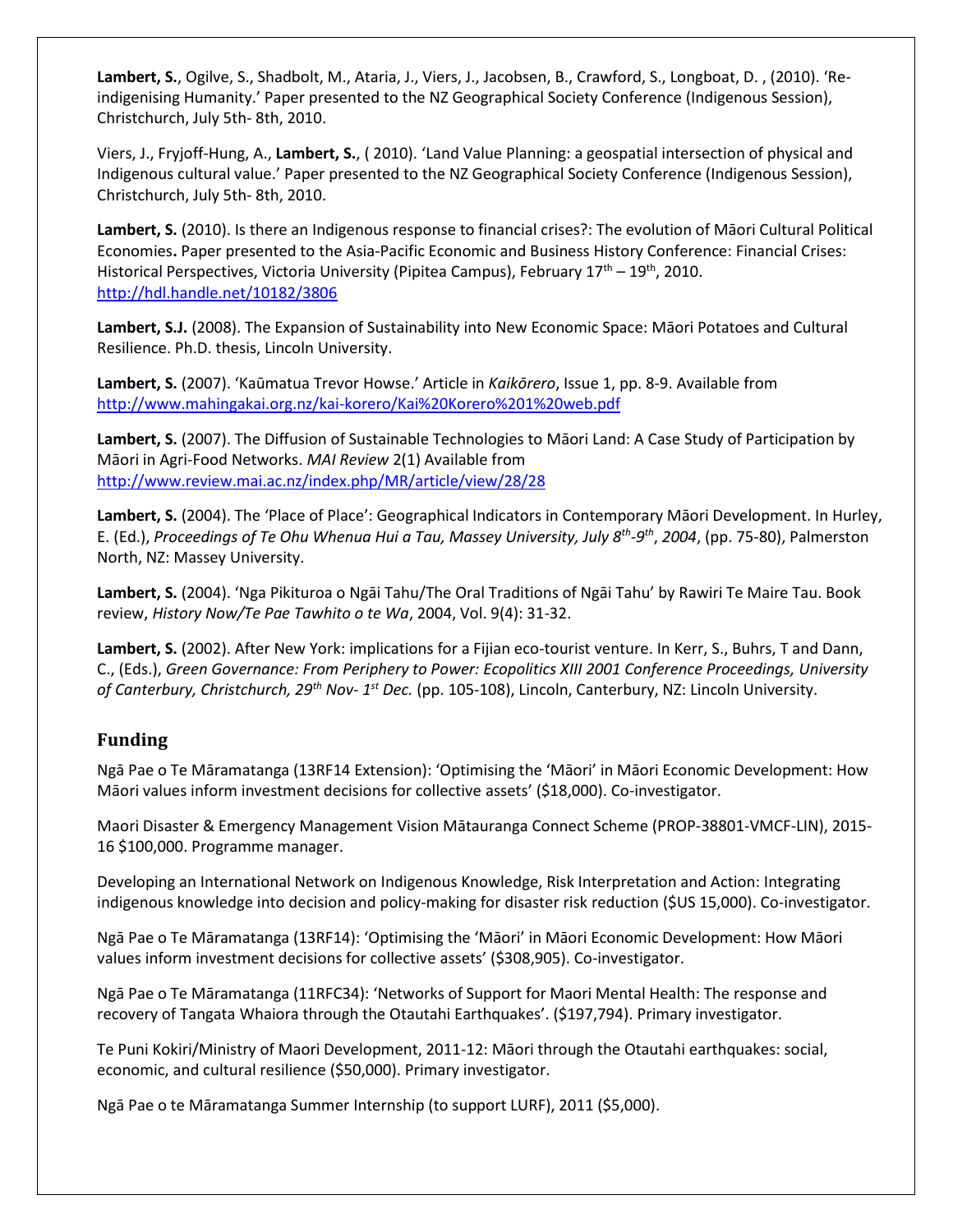Lincoln University Research Fund (LURF), 2011: 'Māori networks through the Otautahi 'quakes: Their role and future prospects', (\$16,300). Primary investigator.

Ngā Pae o Te Māramatanga (Contract 09RF10), 2008: 'The Restitution of Marae and Communities through Mahinga Kai: Building the Management of Māori Customary Fisheries.' (\$60,000, with Hugh Campbell and Phillipa Pehi, University of Otago). Co-investigator.

## **Other Projects**

People and pīngao: Weaving the Connections. Vision Mātauranga Capability Funding (\$75,000), Ministry of Business, Innovation and Employment. (Associate researcher).

Evidencing the link between ecosystem services and New Zealand wellbeing (2013) Department of Conservation (Contract No. 4446).

### **Employment**

- 2013- **Senior Lecturer,** Māori Environmental Planning and Development, Faculty of Environment, Society, and Design Division, Lincoln University.
- 2011-13 **Lecturer**, Māori Environmental Planning and Development, Faculty of Environment, Society, and Design Division, Lincoln University.
- 2008-10 **Lead Researcher,** Agribusiness & Economics Research Unit, Lincoln University (FRST contract CONC-13190-SET-LIN). I led one of two research objectives investigating innovation in New Zealand. Duties included liaising with end-users and case studies, reviewing the relevant literature, collaborating on research design, managing and undertaking field work including interviews, analysing data, and publishing reports, journal and popular press articles, and managing the programme's website.
- 2009- **Māori Doctoral Support Programme Co-ordinator** (MAI ki Ōtautahi-Lincoln). Coordination of academic and pastoral support for Lincoln Māori doctoral students.
- 2007- 08 **Post-doctoral Fellow,** LandCare Research/Manaaki Whenua Ltd. Involved researching a range of issues concerning environmental management, cultural and social sustainability, mātauranga Māori and broader Māori economic development.

**Researcher,** Te Mahinga Kai Project, Centre for the Study of Agriculture, Food and the Environment, University of Otago. Engaged in collaborative research with Māori communities and other researchers on water quality and freshwater/coastal customary fisheries, including and aspects of area management tools that contribute to the ongoing cultural resilience of the supporting communities.

2006 - 07 **Māori Doctoral Support Programme Co-ordinator,** Te Tapuae o Rehua Inc.

**Māori Postgraduate Advisor,** Cultural Support Team**,** University of Canterbury. These two positions required me to proactively put in place academic and pastoral support Māori postgraduates.

- 2003/04/07 **Contract Lecturer,** MEPD, Lincoln University.
- 2003 04 **Contract Lecturer,** Continuing Education, Canterbury University.
- 2002 **Course coordinator and Lecturer,** Geography Department, Canterbury University.
- 2001 **Teaching Fellow.** Geography Department, Canterbury University.
- 2000 **Teaching Assistant.** Geography Department, Canterbury University.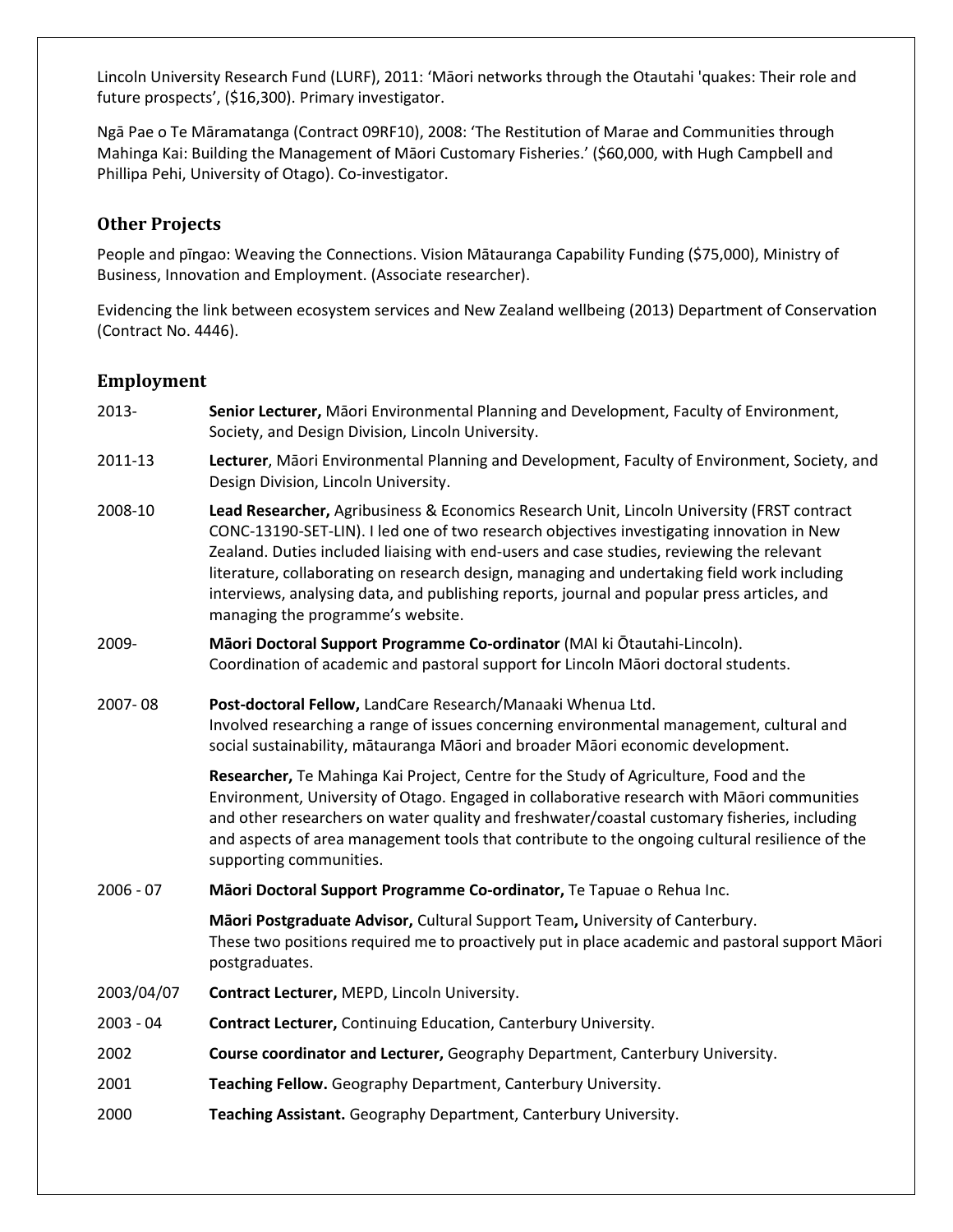## **Scholarships/Awards**

- 2011 MANU Ao Academy Leadership Course
- 2008 Te Amorangi (National Māori Academic Excellence Award)
- 2007 Te Tipu Pūtaiao Fellowship (FRST)
- 2005 Māori and Indigenous (MAI) Doctoral stipend
- 2004 Presentation Award, Lincoln Post-graduate Conference, Lincoln University, June 28<sup>th</sup>-29<sup>th</sup>.
- 2003 Lincoln Doctoral Scholarship Centre of Research Excellence doctoral funding
- 2001 Canterbury Masters Scholarship Ministry of Foreign Affairs and Trade Research Award. Presentation Award, Joint Conference of the NZGS and IAG, 2001 Dunedin.

## **Memberships and Professional Association**

Citizen Science Association Māori Association of Social Scientists Research Associate, Bioprotection Research Centre MZ Geographical Society Australia and NZ Mental Health Association NZ Association of Impact Assessment Native American and Indigenous Studies Assoc.

## **University and Community roles**

| 2014      | Tumuaki, Te Whanake Kaūpapa Maori Unit, Faculty of Environment, Society, and Design.        |
|-----------|---------------------------------------------------------------------------------------------|
| 2013-     | Chair, Te Kāreti o Waihora Whānau Roopu, (Ellesmere College Whānau Committee).              |
| 2013-     | <b>Faculty Teaching Committee.</b>                                                          |
| 2012-2014 | Lincoln Human Ethics Committee.                                                             |
| 2013      | Theme leader Council for Australasian University Tourism and Hospitality Education (CAUTHE) |
|           | 2013 conference.                                                                            |
| 2012      | Chair organising committee, Maori and Indigenous Doctoral Conference, Lincoln University,   |
|           | November 30 <sup>th</sup> - December 2 <sup>nd</sup> , 2012.                                |
| $2004 -$  | Committee member for National Māori Vegetable Growers Collective/Tahuri Whenua Inc. Soc.    |
| 2011/12   | Conference Abstract Committee and Proceedings Editorial Board for 2012 International        |
|           | Indigenous Development Research Conference, Nga Pae o te Maramatanga, Auckland, June 27-    |
|           | 30 2012.                                                                                    |
| 2011      | Ngā Pae o te Māramatanga Publication Support Grant panel.                                   |
| 2006      | MAI Doctoral Conference organising committee, Onuku.                                        |
| 2005      | Lincoln University Students' Association Post-graduate Officer.                             |
| 2005      | Lincoln University Post-graduate Conference organising committee.                           |

## **Supervision, Mentoring and Examination**

- Annalise Davis dissertation: Indigenous Water Management.
- Ivy Harper (Ph.D. registered): Rethinking the scope and nature of development: Navigating the Takutai Moana Act (2011) and Maori Development. Associate Supervisor.
- Dean Walker (Ph.D. registered): 'Toitu te whenua, matatu ana te wao: Cultural Health Monitoring and Assessment Techniques for Indigenous New Zealand Forests'. Associate supervisor.
- Tamai Williams (Masters dissertation, 2013)). Title: Biculturalism in Southland: Identification perspectives of post-urban. Maori/Pakeha Southlanders/No ngā kākano e rua o Murihiku (Associate supervisor).
- Julie Abbari, Master of Geography, University of Canterbury (2013). Title: 'Defending Starlight as a Cultural Resource: the use of Environmental Legislation in Aotearoa/New Zealand'. Examiner.
- Hauaru Tamati Rae, Master of Planning (2013), 'Kia tahuri I te riu, kia tika: Indigenous Participation in Earthquake Recovery Planning: Insights from Taiwan and Canterbury', University of Otago. (External examiner).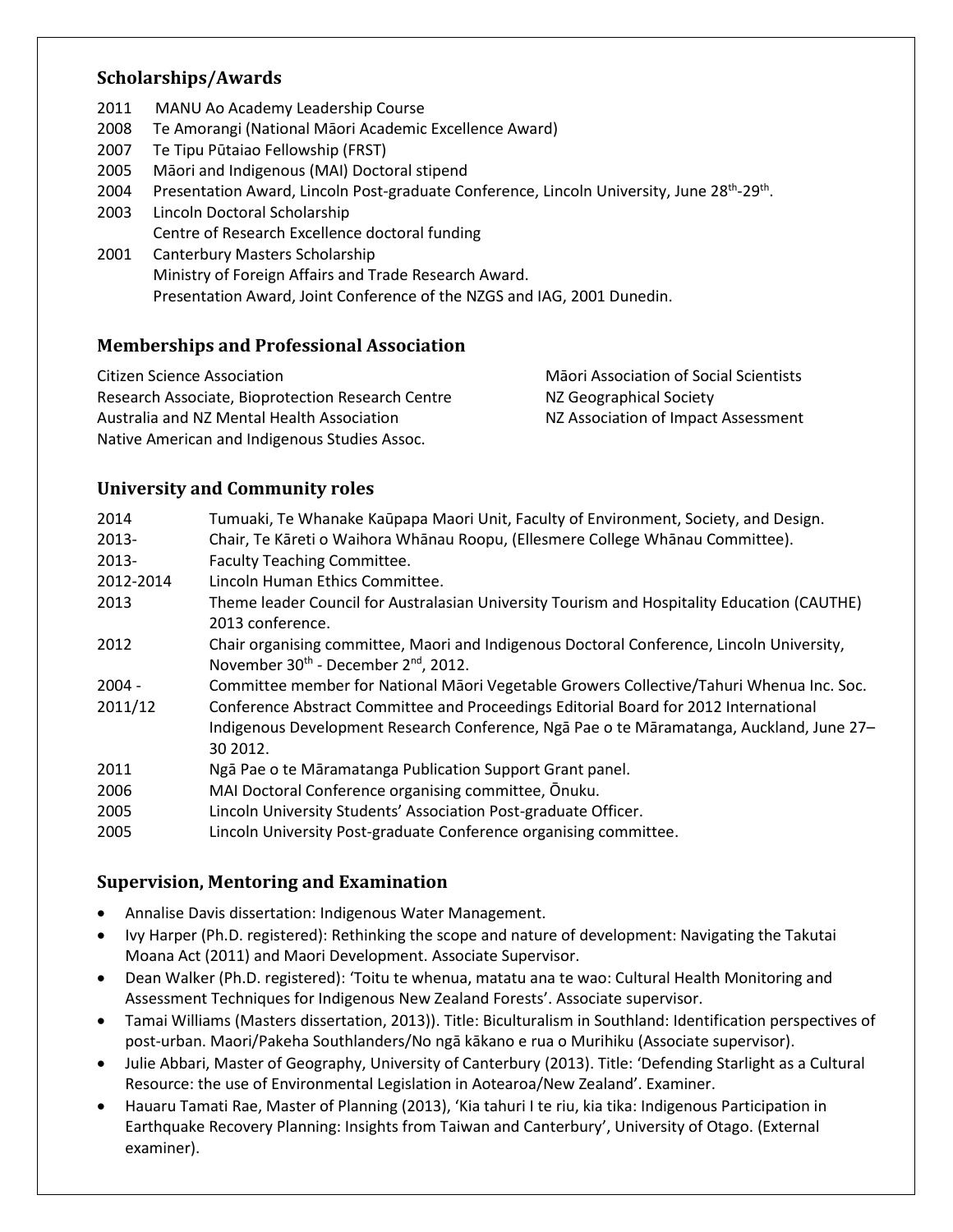- Ian Challenger, Masters of Resource Studies (2013): Te Poutama Māori: Transferring a sustainability programme to indigenous peoples. Supervisor (Grade = A).
- Maiki Andersen, Masters: Is there a significant different between Māori and non-Māori values towards the preservation and protection of water resources? Associate supervisor (Grade = A).
- Karyn Anderson, Ngā Pae o te Māramatanga Summer Scholarship (2011-12): Researching the Otautahi Earthquake. Supervisor.
- Cynthia Pryor. Masters thesis (2013). Title: 'Assessing Conservation of Threatened Species in New Zealand: legislation and management,' Masters of Indigenous Studies at Te Whare Wānanga o Awanuiarangi (External examiner).
- Lauren Sinreich (2009), Master of Environmental Studies, School of Geography, Environment and Earth Sciences, Victoria University (Wellington). Title: 'Forests for Participatory Democracy: Emergent Patterns in the Interaction of Actors and Space in a Community-Based Sustainable Forestry Project in San Francisco Libre, Nicaragua'. External Examiner.
- Ormsby, Wayne T. (2008). Masters: A customary right or wrong? : a study of the effects of the Kaimoana Customary Fishing Regulations on hapu of Ngāti Kahungunu. Examiner.

## **Presentations and Professional Activities**

## **Upcoming**

## **2015**

Citizen Science Conference, Speed Talk: 'Indigenous People and Citizen Science', February 11<sup>th</sup>–12<sup>th</sup>, San Jose.

Risk Interpretation and Analysis-Indigenous Knowledge Workshop, January 26<sup>th</sup>-30<sup>th</sup>, University of Florida, Gainesville.

## **2014**

International Indigenous Research and Development Conference, Auckland University, Ngā Pae o te Māramatanga, November 25-28, 2014.

Sociological Association of Aotearoa New Zealand annual conference, panel presenter: "The social impact of the Canterbury earthquakes." Christchurch, Christchurch Polytechnic and Institute of Technology, November 10-12, 2014

12<sup>th</sup> Biennial Australian and New Zealand Third Sector Research Conference: "Resilience, Change and the Third Sector", 18-20 November 2014, Otautahi/ Christchurch. 'Indigenous communities, disasters, and disaster research: surviving disaster research on, with, and by Maori.'

Webinar for IRDR RIA Indigenous theme: Indigenous Urban Disasters: the experience of Maori in the Canterbury earthquakes 2010-2012. October 31<sup>st</sup>, 2014:<http://ufifas.adobeconnect.com/p36j8ej7ntx/>

Presentation to 'Alright?' Community Mental Health providers. Travis Wetlands Education Centre, October 30<sup>th</sup>, 2014.

'Tangata Whairoa: Geographies of care post-disaster.' Presentation to HRC Hui Whakapiripiri, July 9<sup>th</sup>-10<sup>th</sup>, 2014, Waipuna Hotel and Conference Centre, Auckland.

'Integrating Indigenous Knowledge into Decision and Policy-making for Disaster Risk Reduction'. Presentation to the 2nd IRDR Conference: Integrated Disaster Risk Science: A Tool for Sustainability, Beijing, China, 7-9 June, 2014.

'Post-disaster support for Indigenous mental health communities: Maori and the Christchurch earthquakes.' Presentation to NAISA, May 29<sup>th</sup> -31<sup>st</sup>, Austin, 2014.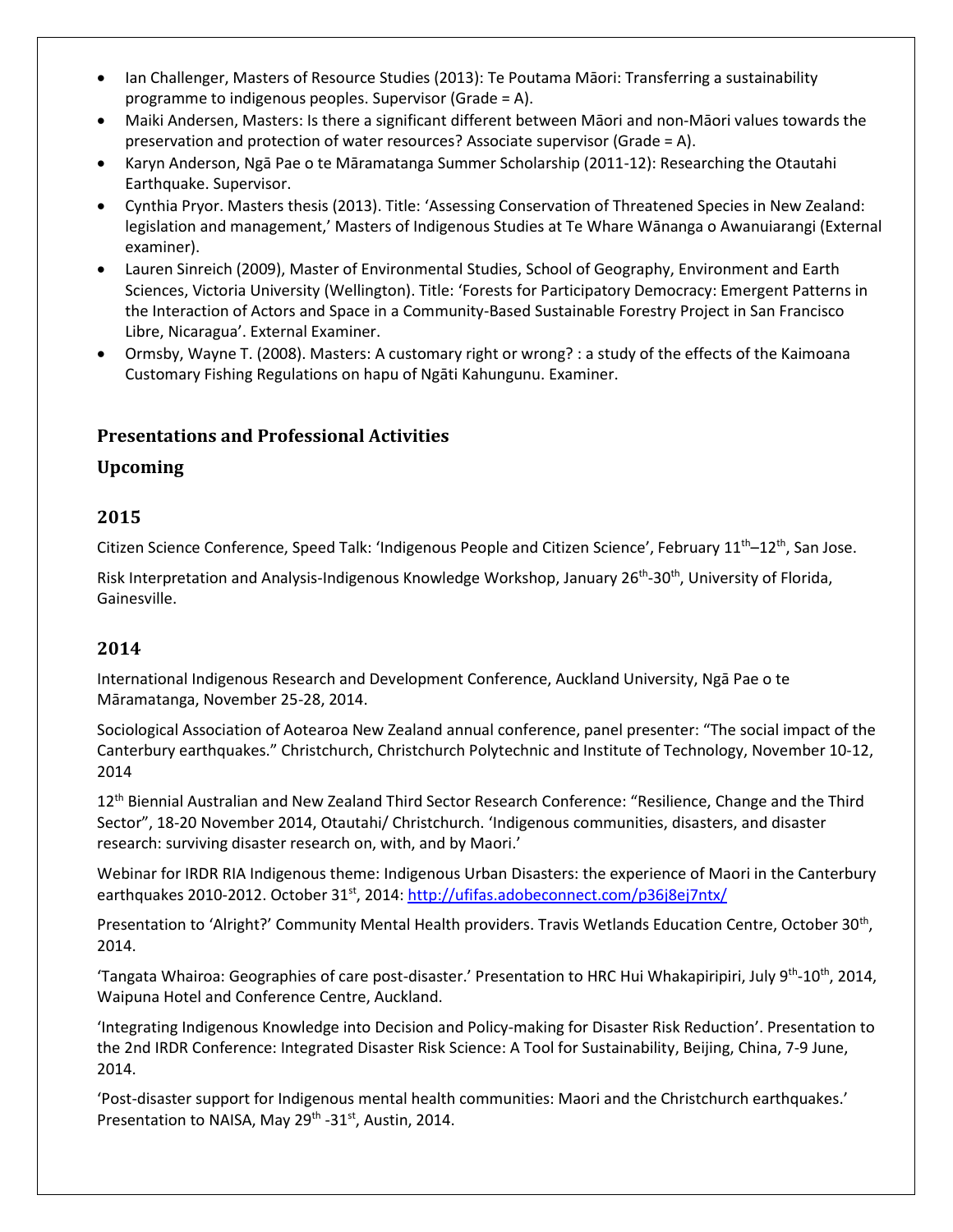Lecture and Public Seminar, School of Economics and Finance, Victoria University, Wellington, April 9<sup>th</sup> and 11<sup>th</sup> 2014.

Guest lecture to Nara Women's University, Japan, March 26<sup>th</sup>. (Title: Maori and the Otautahi/Christchurch Earthquakes).

Presentation to New Zealand Maori Council, Paihia, February 5<sup>th</sup>, 2014.

Guest lecture to Kellogg's Rural Leadership Programme, January 24<sup>th</sup>. (Title: The Post-Settlement Era).

## **2013**

Speech to Ara Mai He Tētēkura – Visioning our futures: New and Emerging Māori Academic Leadership Symposium, 29<sup>th</sup> November, 2013, Te Whare Waka, Wellington.

Seminar to the NZ Geographical Society (Canterbury branch): 'The search for well-being: tangata whaiora and the post-disaster landscape of support.' Department of Geography, University of Canterbury, November 6<sup>th</sup>, 2013.

Panel discussant: Researchers' Experiences with Open Access, International Open Access Week, Lincoln University, October 23rd, 2013.

Indigenous geography of urban disaster: Maori response(s) to the Christchurch earthquakes. Presentation to the Regional Conference of the International Geographical Union, 'Traditional Wisdom and Modern Knowledge for the Earth's Future', August 4-9, 2013, Kyoto, Japan.

Indigenous responses to hazards and disaster: risk, recovery, and resilience. Panel chaired at Regional Conference of the International Geographical Union, 'Traditional Wisdom and Modern Knowledge for the Earth's Future', August 4-9, 2013, Kyoto, Japan.

Speech to International Students Orientation: 'Adapting to life in New Zealand', July 4<sup>th</sup>, 2013, Lincoln University.

Small-scale Maori horticulture: sustainability and the nexus between introduced crops and traditional lands. Presentation to NAISA 2013, University of Saskatchewan, Saskatoon, June 12-15, 2013.

Indigenous Insights on Disaster and Emergency Management. Paper presented to the Australian & New Zealand Disaster and Emergency Management Conference, Brisbane, 29th - 31st May 2013.

Keynote to UN Global Platform for Disaster Risk Reduction Conference: 'Engaging Indigenous Peoples in Disaster Risk Reduction', Geneva, May 20-24, 2013.

Presentation, Te Awa o te Ora Symposium. TATO facilities, Tuam Street, March 21st, 2013.

Public address, Ngā Kete e Toru seminar: 'The impacts of the earthquakes on Maori', March 20<sup>th</sup>, 2013.

## **2012**

Theme leader (Indigenous Tourism), 23<sup>rd</sup> Council for Australasian University Tourism and Hospitality Education (CAUTHE) Conference. Lincoln University 11-14 February, 2012.

Seminar presented to Kellogg Rural Leaders Programme 2013 Phase 1.

'Indigenous responses to urban disaster: Maori mobility after the Canterbury earthquakes'. Paper presented to NZGS conference, Napier, Dec 3-6, 2012.

Fuzzy Set QCA: a new methodology for understanding Maori resilience in the Christchurch earthquakes. Paper presentation to the Maori Association of Social Scientists Biennial Conference, University of Canterbury, Nov 28- 30, 2012.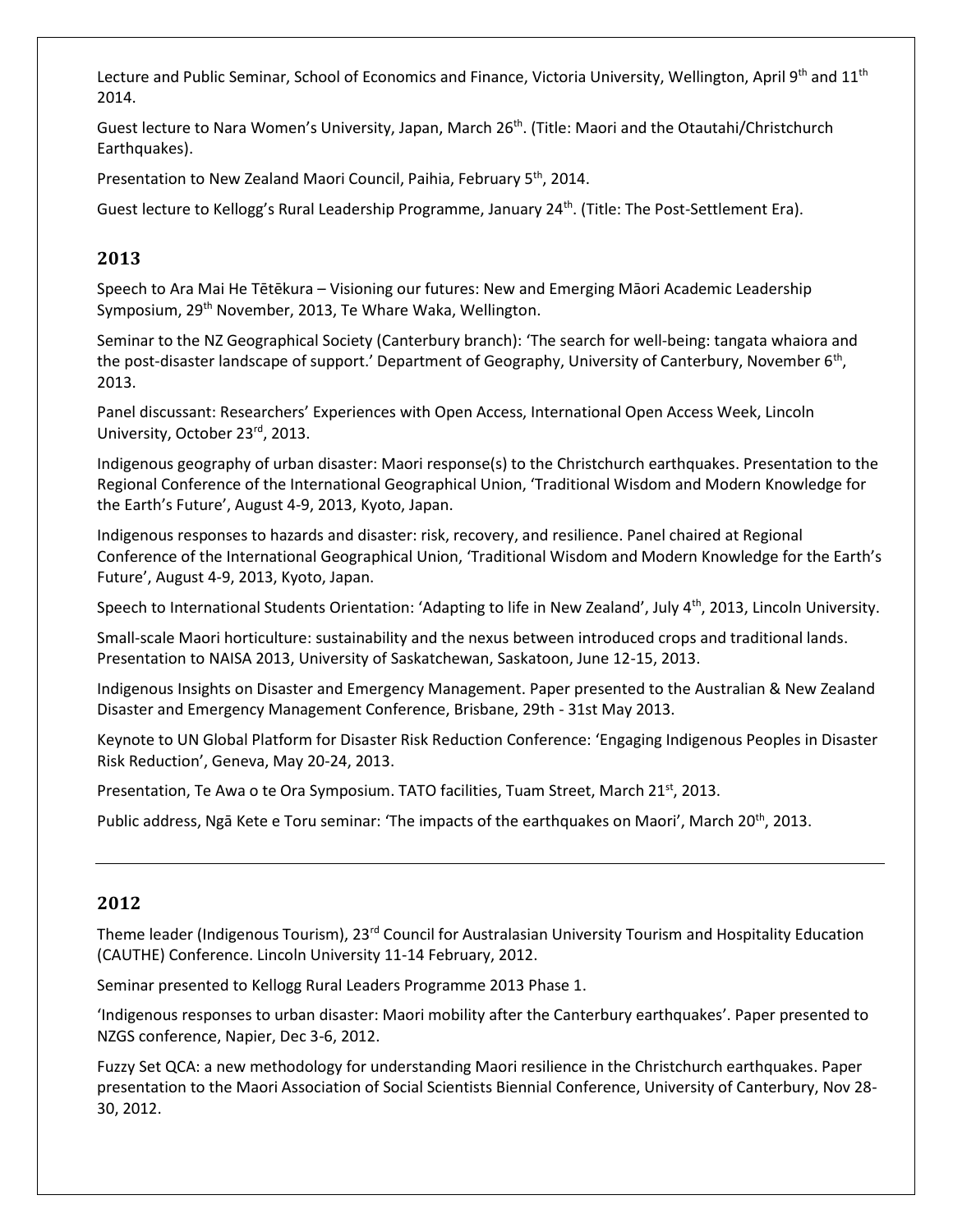Plenary panelist, 'Whakaranga Turangawaewae, Whakaoranga Iwi Whanui: An analysis of cultural factors facilitating the recovery and resilience of Maori communities impacted by the Christchurch earthquake', Maori Association of Social Scientists Biennial Conference, University of Canterbury, Nov 28-30, 2012.

Speech to Maori and Pasifika boys at Christchurch Boys High School, October 23rd, 2012.

Community seminar: 'Maori response to the Christchurch earthquakes', Mental Health Education and Resource Centre, October 8th, 2012.

Indigenous Resilience panel presenter, 5th Biennial International Network of Indigenous Health Knowledge and Development Conference: Building Resilience: Renewing Individuals, Families and Communities. University of Queensland, St Lucia campus, Brisbane September 24-28, 2012.

Keynote speaker, UC Maori Postgraduate Symposium: Our Journey, Our Perspectives, Our Legacy..., University of Canterbury, August 31, 2012.

'Response and Recovery by Māori to the Christchurch Earthquakes.' Workshop presentation, 6th Australasian Emergency Management Conference, University of Canterbury, August 20-22, 2012.

Panel chair and organiser: Indigenous geography of disaster. International Indigenous Development Research Conference, Auckland University/Ngā Pae o te Māramatanga in Auckland, June 27–30, 2012.

Faculty Seminar: fsQCA approaches to research. Auckland University of Technology, June 27th, 2012.

Lambert, S. Innovation, the Maori economy, and Maori: a flat or lumpy world? Paper presented to the International Indigenous Development Research Conference, Auckland University, June 27-30, 2012.

Matariki Seminar/Webinar Statistics New Zealand, June 26<sup>th</sup> 2012: Māori through the Ahuwhenua Trophy, the 'Maori economy', and the Canterbury earthquakes: Endurance or Resilience?

Collegial support and hosting for National Science Foundation Geography and Spatial Sciences Grant: Ecosystem resilience to human impacts: ecological consequences of early human-set fires in New Zealand. (NSF Award 1024413).

Native American and Indigenous Studies Association (NAISA) Conference, Mohegan Sun, Uncasville, Connecticut, June 3-6, 2012. Paper title: ' Indigenous resilience to urban disaster: Maori and the 2010/11 Christchurch earthquakes.'

## **2011**

The socio-technical networks of technology users who innovate. Presentation to the Conference on Invention, Innovation and Commercialisation, June 13-14, 2011, Sudima Hotel, Christchurch, New Zealand <http://hdl.handle.net/10182/3798>

Panel presentation and discussion: Indigenous Economies. 4th Annual Meeting of the Native American and Indigenous Scholars Association (Hyatt Regency, 19-22 May 2011).

Presented nation-wide video seminar through MANU Ao network, March 23rd, 2011 ('Sons of Soil': A history of Māori farming through the Ahuwhenua).

Consulted on Waikato-Tainui research strategy, Hamilton, February  $21^{st} - 22^{nd}$  2011.

Re-indigenising Humanity: a pan-Indigenous project of great importance and massive difficulty. Presentation to Sharing Power Conference, Liberty Centre, Whakatane, January  $11^{th} - 15^{th}$ , 2011.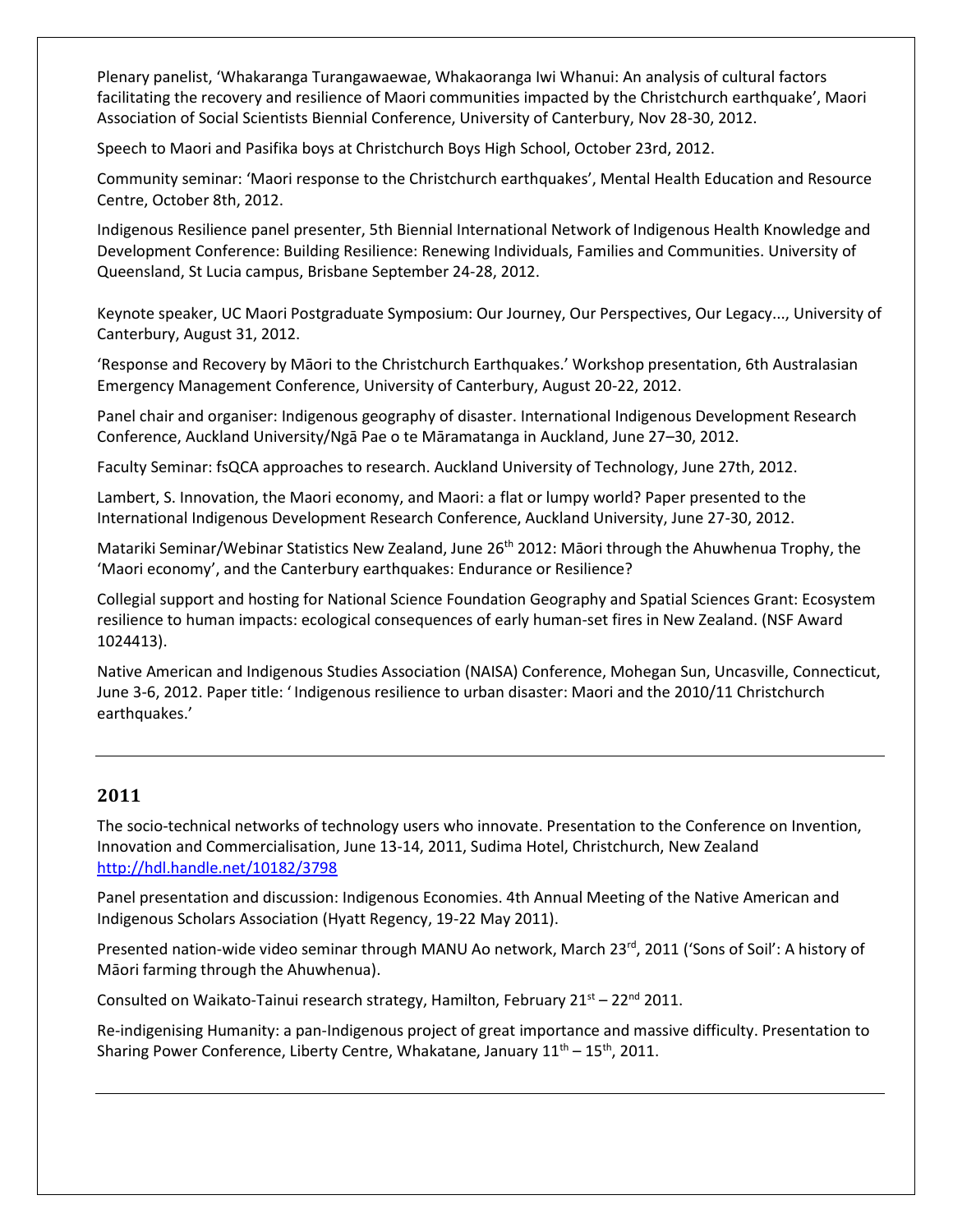#### **2010**

The Ahuwhenua Trophy: A window and change agent for Māori farming. Paper presented to the Federation of Māori Authorities Conference and AGM, Copthorne Hotel, Waitangi, November 5<sup>th</sup> – 7<sup>th</sup>, 2010.

MAI Doctoral Conference pre-conference panel 'After the PhD', October  $17<sup>th</sup> - 20<sup>th</sup>$ , Te Herenga Waka marae, Victoria University, 2010 (Invited panellist).

A Competitive Advantage for Māori through New Zealand Halal Branding. Paper presented to Whenua: Sustainable Futures with Māori Land Conference, Distinction Hotel, Rotorua, July 21st – 23rd, 2010. http://www.whenuaconference.co.nz/images/custom/lambert, s.pdf

Re-indigenising Humanity. Lambert, S., Ogilvie, S., Shadbolt, M., Ataria, J., Viers, J., Jacobsen, B., Crawford, S., Longboat, D. Paper presented to the NZ Geographical Society Conference (Indigenous Session), Christchurch, July 5th- 8th, 2010.

The Endurance of Indigenous Peoples: A contribution to Cultural Political Economy. Paper presented to the NZ Geographical Society Conference (Economic Geographies session), Christchurch, July 5th-8th, 2010.

Land Value Planning: a geospatial intersection of physical and Indigenous cultural value. Viers, J., Fryjoff-Hung, A., Lambert, S. Presented to the NZ Geographical Society Conference (Indigenous Session), Christchurch, July 5th- 8th, 2010.

The Ahuwhenua Trophy: Window and change agent for Māori farming. Presentation to the NZ Geographical Society Conference (Indigenous Session), Christchurch, July 5th- 8th, 2010.

Indigenous Geography Workshop, Taumutu Marae, July 3rd- 4th, 2010.

'Sons' of the Soil': A history of social and cultural capital through Māori farming. Paper presented to the Native American and Indigenous Studies conference, Tucson, May 20th - 22nd, 2010.

He Wānanga Rangahau Research Symposium, 26th March, 2010, NZi3, University of Canterbury.

Session Chair, Demography and Anthropometrics (Session 1), Asia-Pacific Economic and Business History Conference: Financial Crises: Historical Perspectives, Victoria University, Wellington, February 17th-19th, 2010.

#### **2009**

Te Ahuwhenua Trophy and Māori Farming: A new take on social capital. Presentation to Agri-Food XVI, Auckland University, Nov 25-27th 2009.

Whakairo te whenua/Whakairo te tangata: Carve the Land/Carve the People. Presentation to the Indigenous Mapping Network, Berkely Campus, October 16, 2009.

Presentation to Te Huinga/National Māori Students Conference: Contemporary Māori Geography. Lincoln University, September 3<sup>rd</sup> - 6<sup>th</sup>, 2009, Lincoln.

#### **2008-2001**

Genesis of Māori Tauira Support. Presentation to Te Toi Tauira mo te Matariki Wananga-a-tau, Copthorne Hotel Waitangi, Aotearoa, 3-5th October, 2007.

Traditional Foods for Modernity's Shelves: A Fuzzy Set/Qualitative Comparative Analysis of the Participation of Māori Growers in Modern Agri-Food Network Paper presented to the 2006 Annual Meeting of the Agri-Food Research Network, November 27-30, Otago University, Dunedin.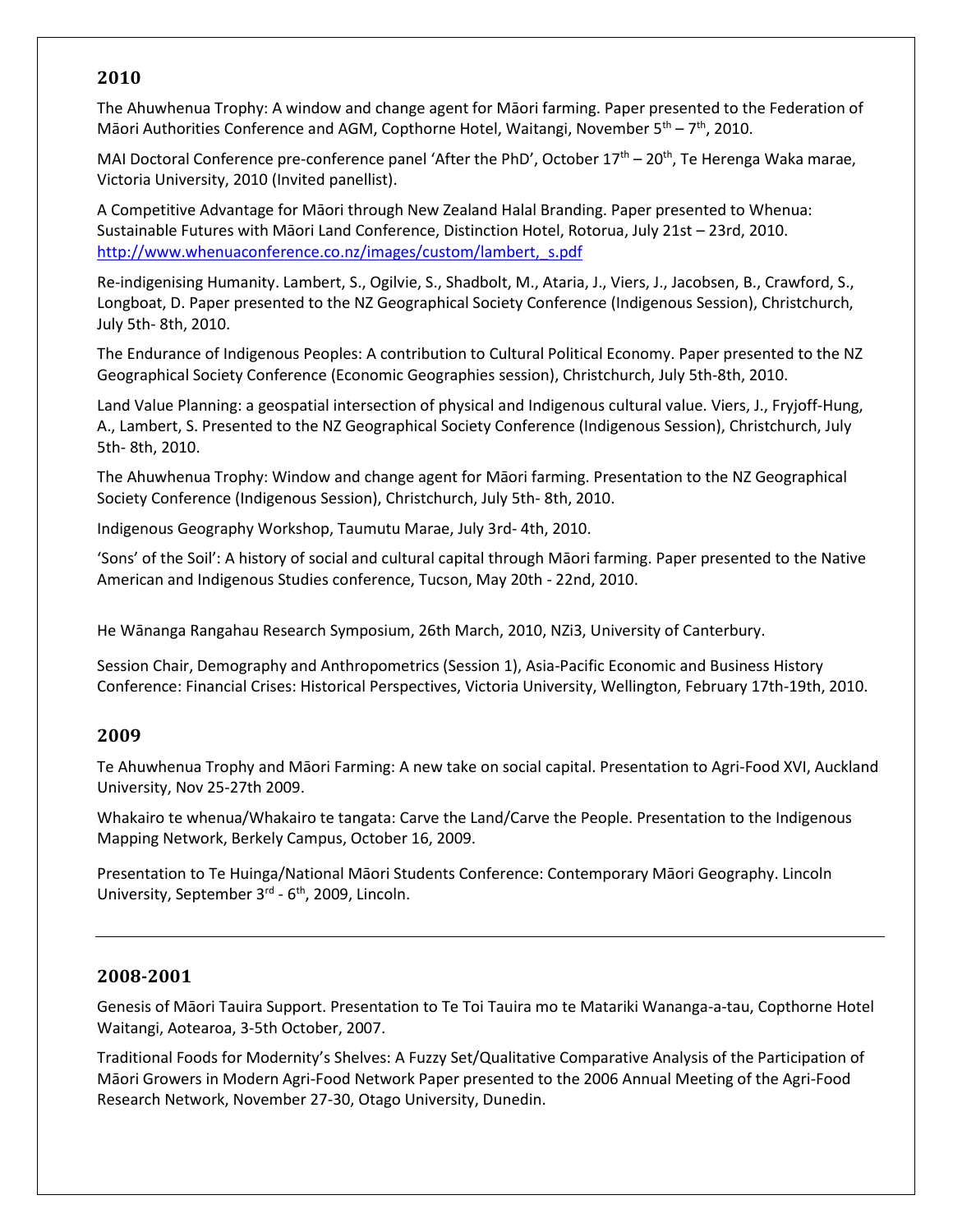Māori Writing Retreats: Advancing Support for Māori Post Graduates, Paper presented to the Association of Tertiary Learner Advisors Aotearoa/New Zealand Conference 2006, Anchoring our practice: perspectives, partnerships, projections, November 20-24, Tauranga, Bay of Plenty Polytechnic.

The Diffusion of Sustainable Technologies to Māori Land: A Case Study of Participation by Māori in Agri-Food Networks Paper presented to the MAI Doctoral Conference, Ōrākei, October 26-28, Auckland.

Panelist for "Māori Postgraduate Support: Navigating and Negotiating Postgraduate Study" Te Toi Tauira mo te Matariki 2006, Christchurch Polytechnic and Institute of Technology, September 27-29th, 2006.

Emergent Māori Horticulture and Sustainable Development: A 'System of Provision' Analysis. Presentation to the MAI Doctoral Conference 27th - 29th October, 2005. Onuku Marae, Akaroa, Canterbury.

Co-convenor of Post Graduate Workshop "International Students' Issues and the Domestic Fees for International PhDs policy", NZ Students Association Conference, Sept. 30th- Oct. 1st, 2005, Canterbury College of Education.

Technology Transfer and Indigenous Peoples: The Diffusion of Advanced Biotechnologies and Māori Horticulture. Paper presented at the Indigenous Knowledges Conference, Pipitea Campus, Victoria University, June 22-25, 2005.

Presentation to the Māori Liaison Officer's Hui-a-tau, Christchurch Polytechnic and Institute of Technology, April 1st, 2005.

Presentation to Lincoln University Māori students Māori and Indigenous (MAI) Doctoral Support programme, Te Whare Kotahitanga, Lincoln University, September 23rd, 2005.

The 'Place of Place': Geographical Indicators in Contemporary Māori Development. Paper presented to Te Ohu Whenua Hui a Tau, Massey University, July 8th- 9th; Published in Hurley, E., 2004 Proceedings of Te Ohu Whenua Hui A Tau, pp. 75-80.

Indigenous Research Ethics and Agro-ecological Development: Raising the IRE in Biotechnology Transfer. Paper presented to the Mātauranga Tuku Iho Tikanga Rangahau/Traditional Knowledge and Research Ethics Conference, Te Papa, June 10th-12th, 2004.

MAI Doctoral Support programme, presentation of preliminary PhD research, August 21st, 2004, Christchurch Polytechnic and Institute of Technology.

Presentation to Lincoln Post-graduate Conference: 'Māori Horticulture and the Innovation, Diffusion and Transformation of Crop Protection Technologies', Lincoln University, June 28th- 29th, 2004.

Paper presented to Ecopolitics XIII Conference: 'After New York: implications for a Fijian eco-tourist venture', University of Canterbury, Christchurch, Nov 29th - Dec 1st, 2001.

'Pacific Island Professional Rugby Players: Rucking the National Identity?' Presentation to the Joint Conference of the NZGS and IAG, Jan 29th - Feb 2nd 2001 Dunedin, New Zealand.

#### **Community Involvement**

In 2004 I was elected to the committee of the National Vegetable Growers Collective (a.k.a. Tahuri Whenua), a pan-iwi group advocating for small-scale Māori horticulturalists that has coalesced around research at Massey University on traditional varieties of Māori potatoes. I am still a serving committee member and have edited the society's newsletter in the past. I have been a member of the MAI (Māori and Indigenous) Doctoral Support programme, established by Ngā Pae o te Māramatanga (Auckland University) since 2004, and coordinated the Canterbury site (which included the Universities of Canterbury and Lincoln, as well as the Christchurch Polytechnic). I have now helped establish a new group at Lincoln University. The opportunities these networks provide have introduced me to a variety of Māori researchers, community leaders, and students who comprise a 'community of practice' and has been invaluable in my own research.